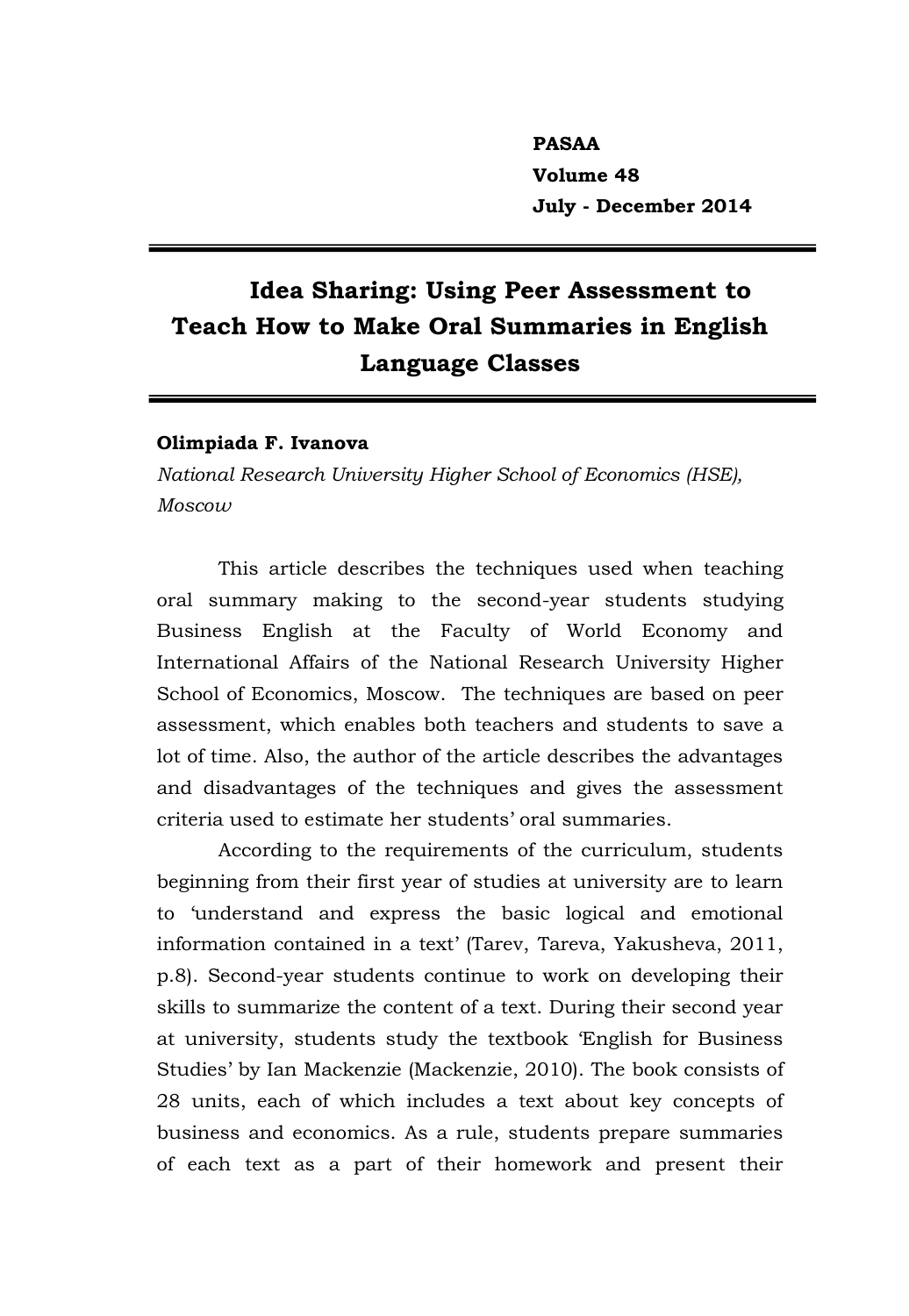summaries in the following class. At the end of an academic year, students take an exam, which consists of written and oral parts. The oral part of the exam includes a summary of an unfamiliar text, for which the students have 15 minutes to prepare.

# **Techniques of Teaching How to Summarize Texts**

Students start making summaries in their first year at university. Their summaries are always assessed by their teacher, not their peers. In the first class with second-year students, when they come back after summer holidays, it is useful to review the structure of a summary. A summary of a text should contain the following parts:

# **1. Introduction**

In the introductory part of the text students are supposed to give the name of the text, the name of the author of the text and the name of the journal or a newspaper it was first published in, etc. If some part of the data is missing, students can omit them. Such data may include, for example, the name of the source or the number and the date of publication. In the texts, especially the short ones, provided in the textbook, the names of the authors are not given but are mentioned in the Teacher's book. I give my students such details as the names and date of publication from the Teacher's book so that they can include them in their summaries.

# **2. The body of the summary**

At this stage, it is appropriate to remind the students that usually each paragraph of a text is on average summarized in one sentence. Here I also make them aware of the fact that they need to use all the necessary linking words and expressions to make smooth and logical transitions from one sentence to another, as well as from one paragraph to another. They should not use an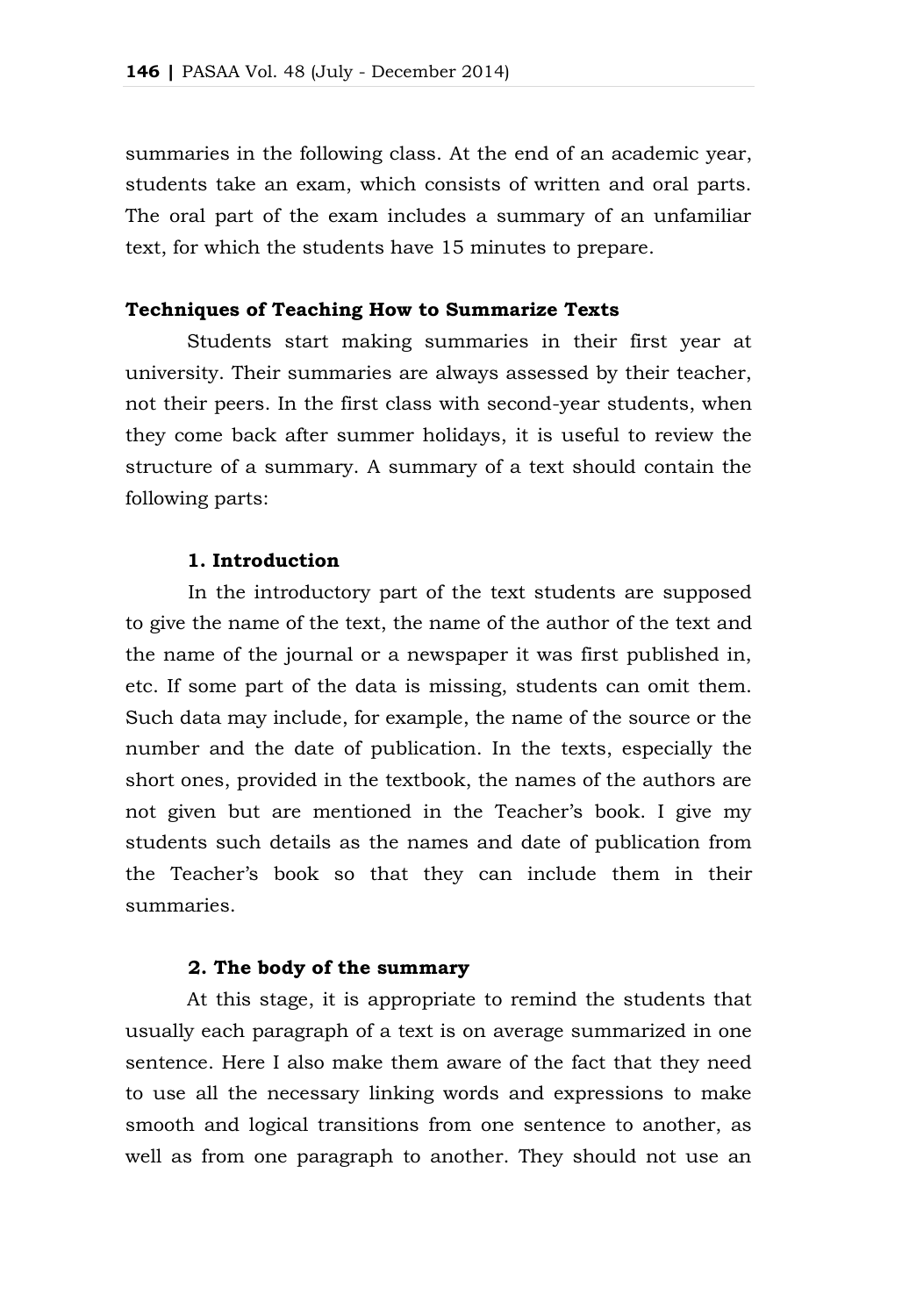excessive amount of linking words and expressions as that can make their summary oversaturated and difficult for a listener (examiner).

# **3. The concluding sentence of the summary**

Here I deliberately do not use the term 'conclusion'. Instead, I say a 'concluding sentence' as students are not expected either to give their own opinion on the text they sum up or to analyze it. The potential problem is that students, as experience has shown, often understand the word 'conclusion' too literally and jump at interpreting texts and giving their own viewpoints. It is important to get students to pay special attention to this structural part of the summary right from the very beginning in order to prevent their further attempts to interpret texts and express their attitude to what they have read as reading between the lines of a text and its interpretation refer to a completely different type of work on the text. In the last sentence, students only have to give the final idea of the author of the text in a grammatically correct and lexically appropriate way. It is also necessary to emphasize the fact that students should not substitute the summary of a text with its detailed retelling.

After reviewing the summary structure, students get their homework, which is to prepare an oral summary of the text that they have worked on previously in class. Preliminary work on a text includes comprehension exercises, work on the vocabulary and, if necessary, the grammar, as well as a discussion of the issues raised in the text. In addition, students read the summary assessment criteria (see Appendix) as homework to be prepared to work with them in the following session. My colleague Eleonora Temyanikova and I have elaborated the oral summary assessment criteria, based on the requirements for a brief presentation of an oral summary made by second-year students studying Business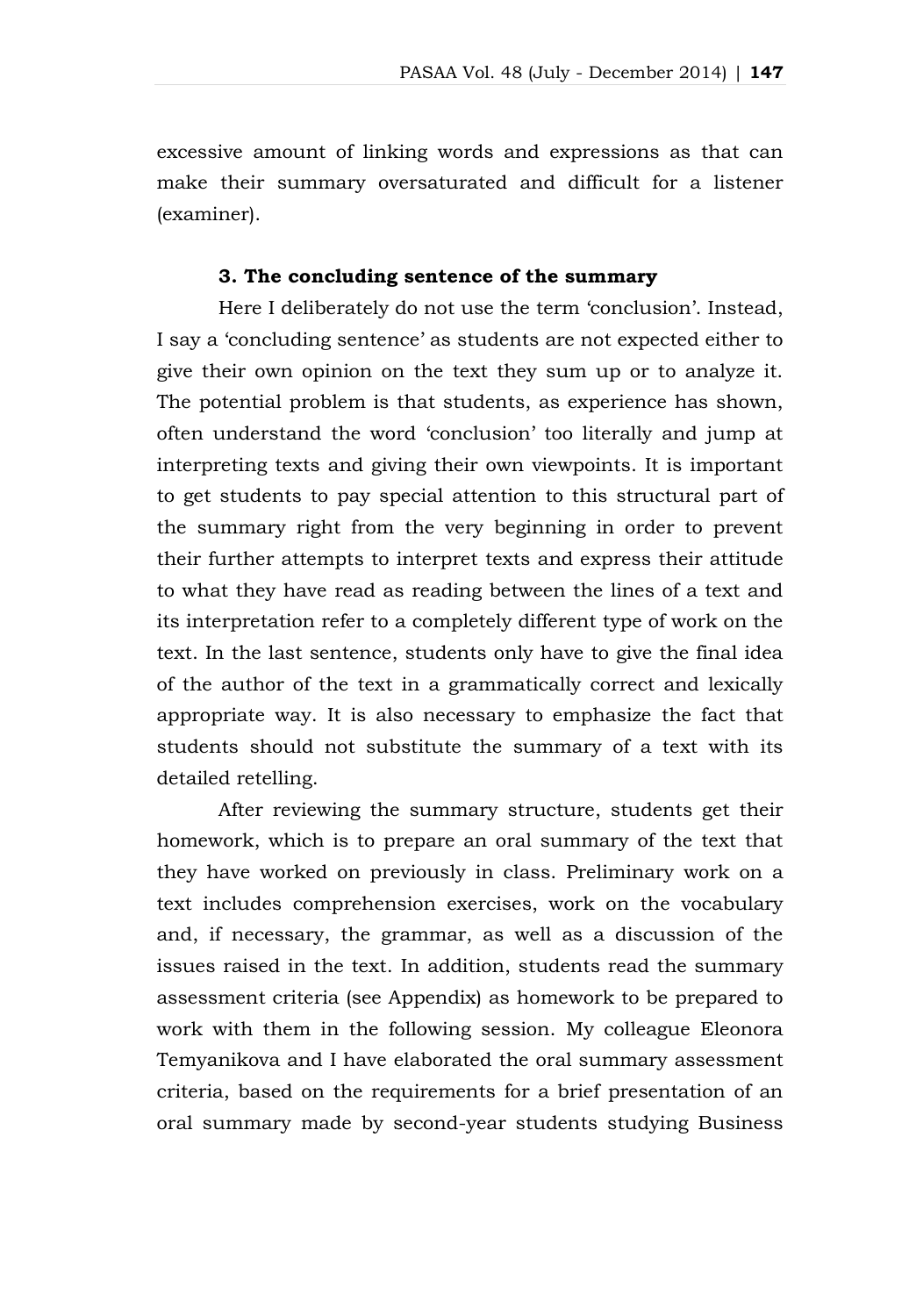English. Students receive the criteria via the Learning Management System (LMS).

# **Stages of Work on the Summary of a Text in Class Stage 1**

In the following class the first thing to check is whether students understand the assessment criteria of oral summaries and how well they can use the criteria by asking comprehension questions. Then I ask one of the students to tell the class their version of the summary. I think it should be a student who is neither strong nor weak in terms of language proficiency as strong students might not need much help with their summaries and weak students may find the task difficult. Then we work on the summary following this algorithm:

1. I tell my students to listen to their peer's summary carefully, to take notes of all the mistakes that they hear (if there are any), and to write down all the questions that might occur when they listen to the summary presentation.

2. I tell them to look at the oral summary assessment criteria while they are listening and to be ready to give their comments based on the criteria.

3. When the student finishes making his/her summary, I analyze and evaluate the summary based on the assessment criteria and constantly referring to them so that my students could see how to work with the criteria. If the group consists mostly of strong students, then I sometimes write the mark on a piece of paper and without showing it to the students ask them to analyze the summary presentation and evaluate their peer's work using the assessment criteria. When they have finished I show them the mark I have given the student and give my reasons for it. Ideally, our marks will coincide as well as the reasons. Although, in practice, in first classes they are not always the same.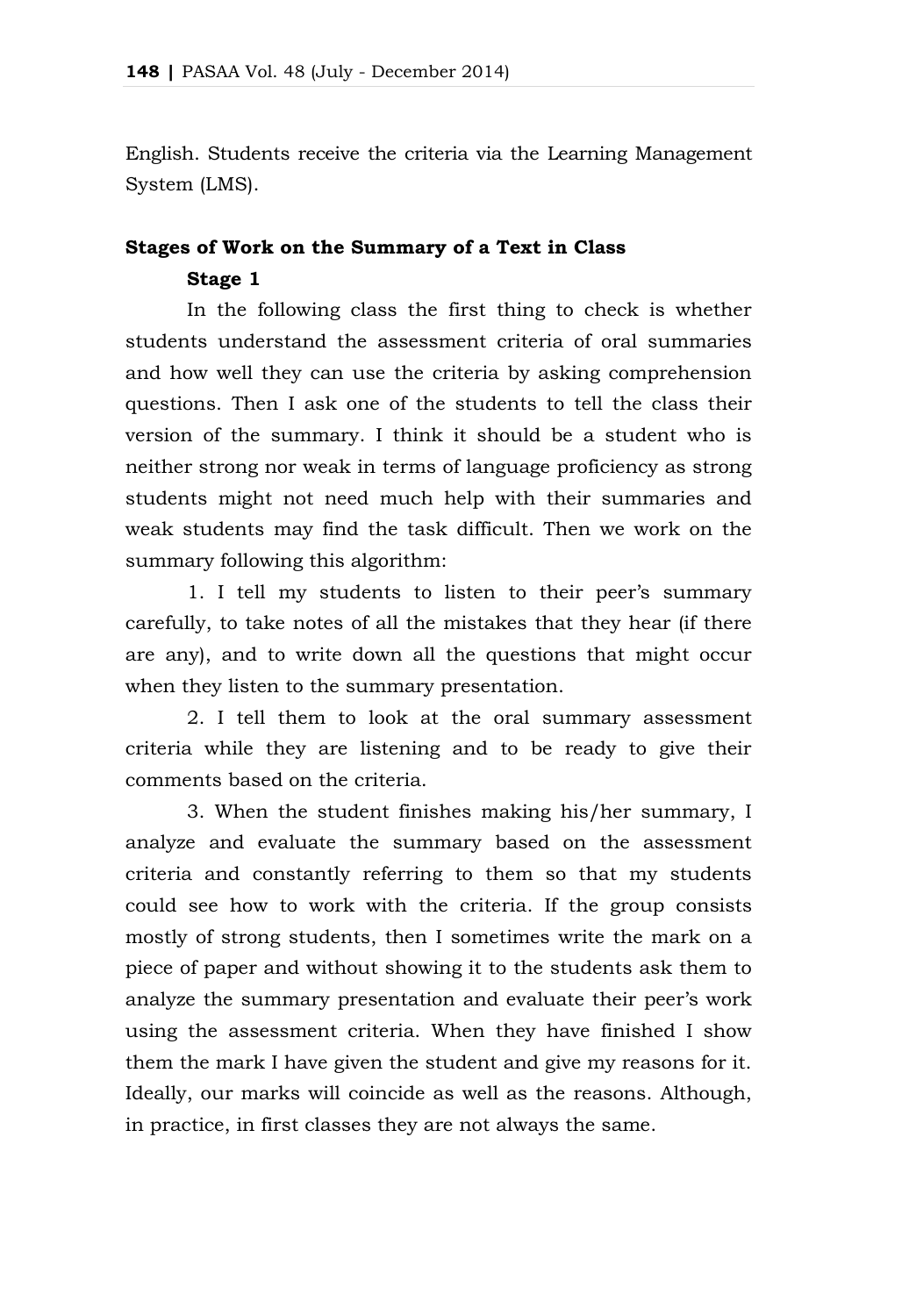I believe it is useful to listen to 3-4 students in the same way during the first class. We can continue working likewise during the following few classes so that the students can confidently use the assessment criteria and could use them as arguments to justify the mark they decide to give their peers, and more importantly, can reflect on their own summaries.

#### **Stage 2**

In a following class, I ask a strong student to make a presentation of the summary. The whole class listens to the student and assesses his/ her summary. Then I make comments on the student's summary and the way the other students assessed it as well as the way they have given arguments to justify the mark they have given. In this way, we listen to 2-3 strong students. The idea of this is to let the strong students set the tone or the model for the rest of the group. After that I divide all the students into several groups (usually three groups consisting of three people and occasionally one group consisting of a pair) and appoint one of the strong students who has just given his/her summary and got a mark for it, as the head of the group. In each group the students present their summaries. Then the group assesses the summaries referring to the assessment criteria. The head of the group has a casting vote. While the students work in groups the teacher should monitor them; that is, he/she moves quietly from one group to another, listening and fixing all the mistakes (grammar, vocabulary, etc.) and shortcomings (Scrivener, 2005, 93-94). If the class is small, the teacher can stay in the center of the classroom and monitor the work of several groups.

When the groups finish listening to the summaries and discussing them, the students appointed as the heads of each group announce the marks and give arguments for them. The teacher listens to the arguments and checks them with the notes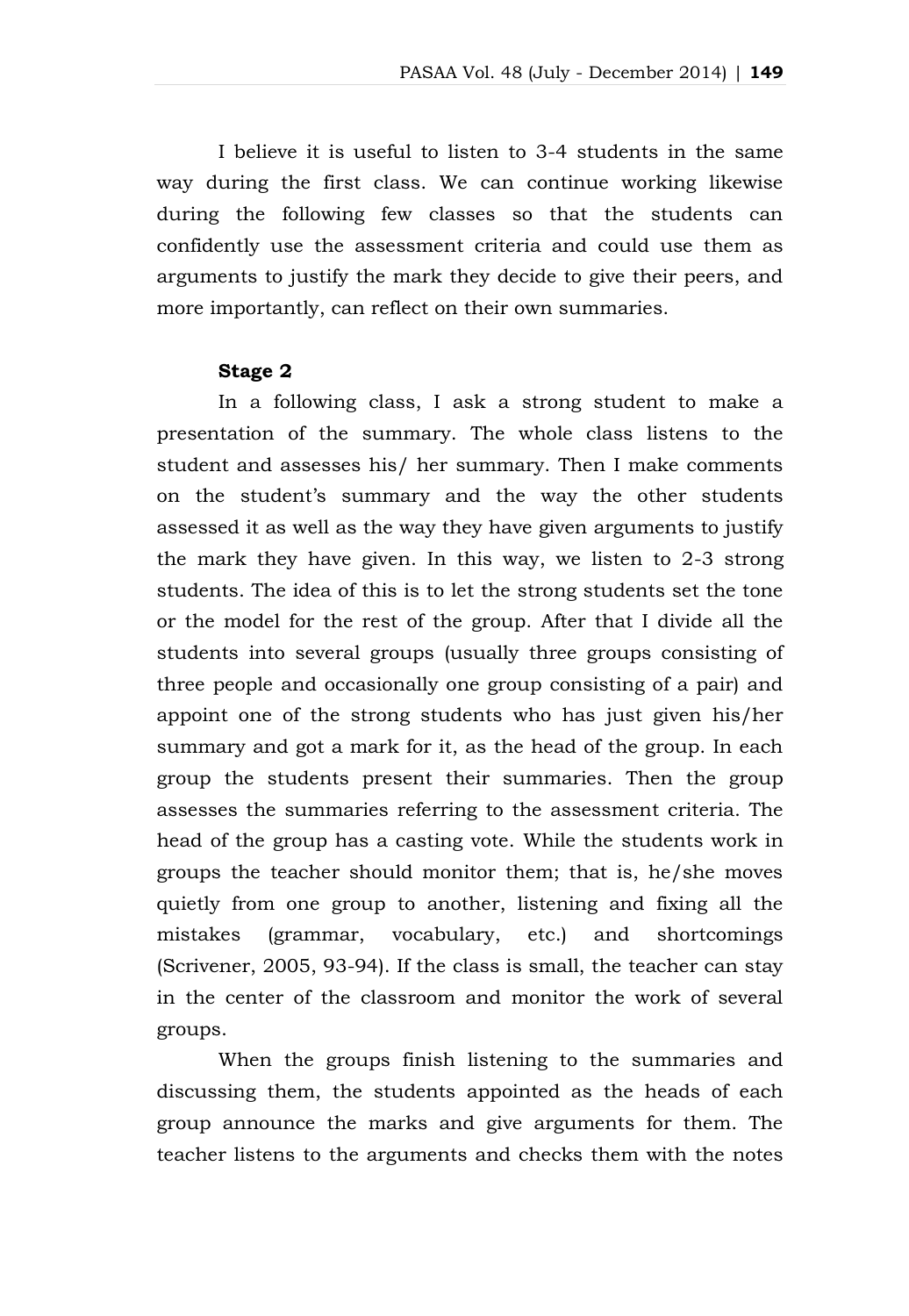taken during the monitoring stage. In contentious cases (for example, students might not have noticed all the mistakes and drawbacks while listening to the summaries or when there is a doubt about an overstated/ understated mark) the teacher can ask the student whose summary caused questions to give the summary again, this time to the whole class, and to have the summary evaluated by the whole group. If the overestimation or underestimation of the mark is confirmed, the teacher can reduce the mark of the head of the mini group that he/she got at the beginning of the lesson for his/her summary. The teacher should warn about the responsibility for assessing the work and possible 'punishment' before the groups start to work. Practice shows that this warning significantly reduces the risk of giving too high or too low marks and thus improves the efficiency of group work and enhances the credibility of each group's marks.

We can work in the same way when strong students lead groups consisting of 3-4 people and have a casting vote when evaluating the summary during several classes.

# **Stage 3**

Next time the teacher can appoint students who are neither too strong nor weak to lead the mini groups and at the last stage – those students who are the weakest in the group. By 'stage' I mean not one class, but a series of classes, the number of which depends on the level of language proficiency of each group and is determined by the teacher.

# **Stage 4**

At early stages students work with the texts from the Student's book only, which they first work on in class (vocabulary work, etc.) and only then, at home, prepare summaries of the texts. As soon as students become competent enough at making oral summaries (the timing depends on students' level of language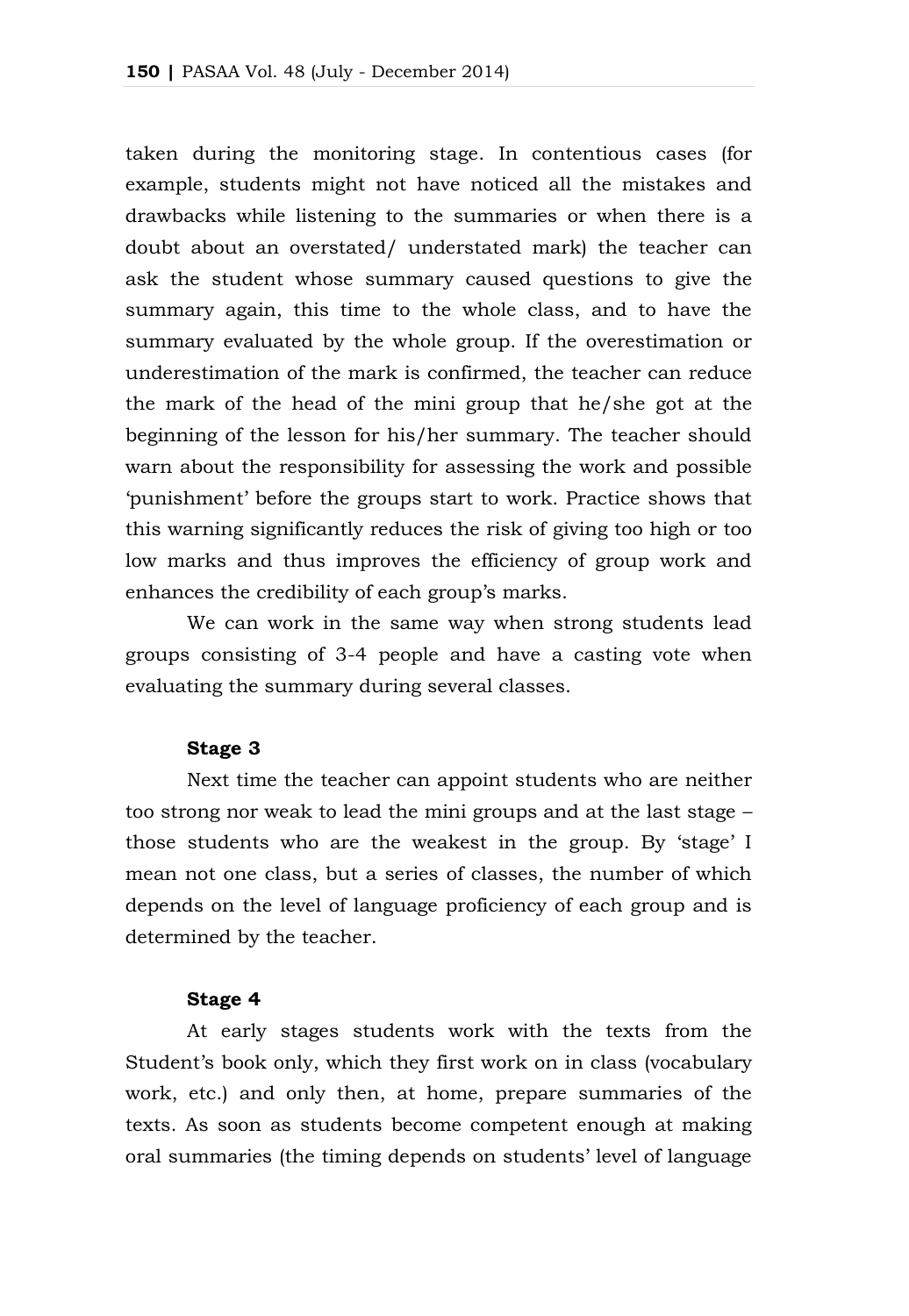proficiency – it might be either at the end of the semester or at the end of the academic year), we can move on to a new stage – making summaries of unfamiliar texts. At a suitable point, the teacher prepares a few texts based on the topic of the following class. Then, in class, students have 15 minutes to read one of the texts (it is the same text for the whole class) and to prepare a summary of it. Then they give their variants of the summary in pairs and assess the summary of their partner. To discourage students from intentionally overestimating their partner's summary (students often tend to sit next to and work with their friends), the teacher should divide the class into pairs himself/ herself.

At this stage while students are working on the task the teacher should 'monitor discreetly showing his/her presence in the room but without offering help, interfering, correcting, etc.' (Scrivener, 2005, p.94). It is better not to leave students without any control by the teacher. (Sadler & Good, 2006, p.28). When students have finished listening to each other's summaries, they are supposed to analyze their partner's summary using the assessment criteria and announce their partner's marks. The teacher can listen to one or two students selectively especially in cases when students do not agree with their partner's mark and comments or the marks seem to be overestimated or underestimated.

Alternatively, and as a second option, the teacher can get the students to make a group summary. In this case, a student starts summarizing the text giving the introductory sentence, the next student makes the second sentence, and the third one continues summing up the text and so on until the last student in the chain makes the concluding sentence. As a third option, the teacher can use the snowball technique: the first student starts the summary, the second one repeats the first sentence and adds his/her own one, the third one repeats the previous sentences and comes up with his/her own one, etc. Such kind of work trains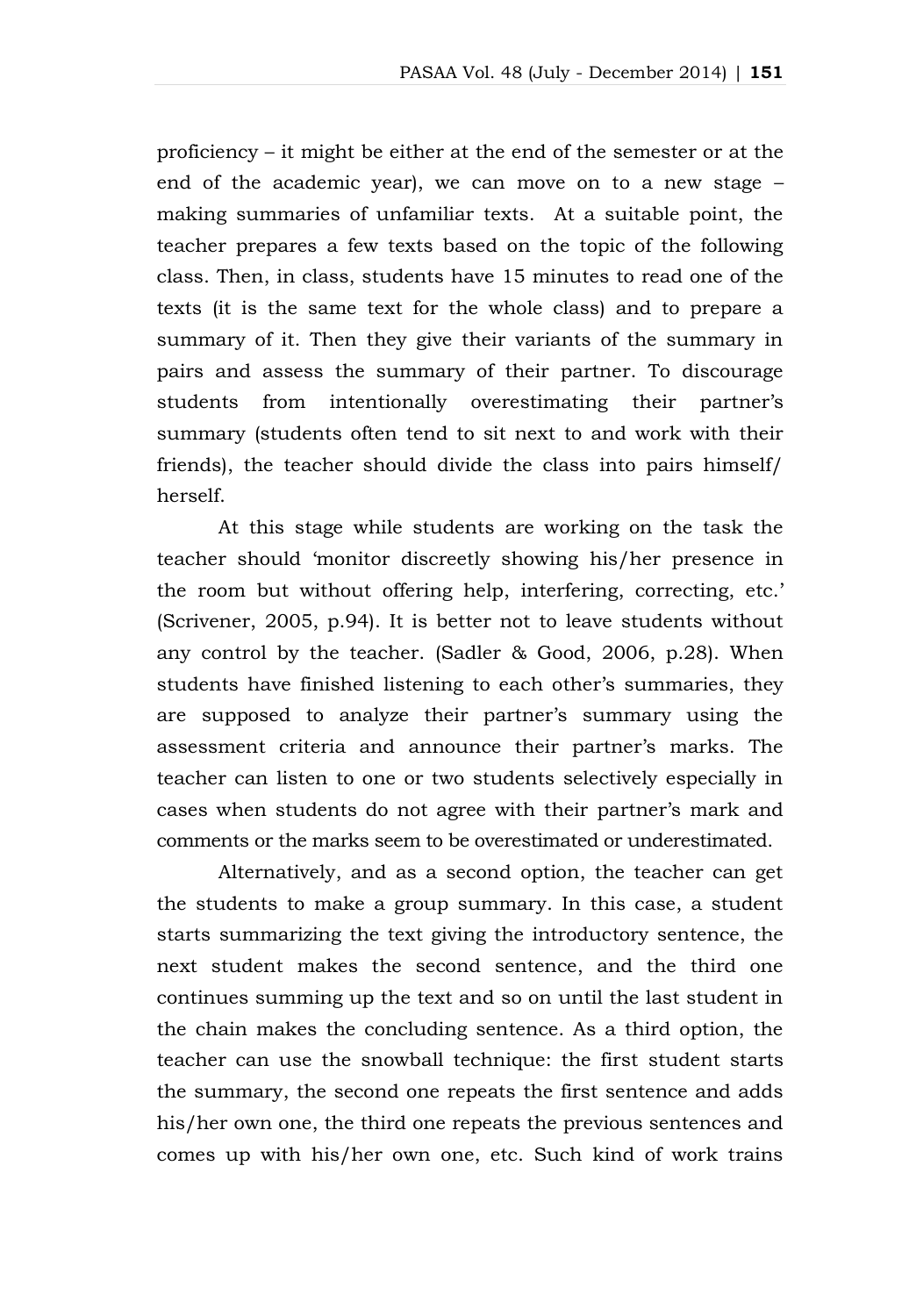students, first, to listen to each other carefully and critically; second, it trains them to use the linking words and expressions deftly to be able to build logical and smooth statements to continue not their own summary but the whole group's. Finally, it leaves no chance for them to stick to a prepared summary, to the one that they might have written beforehand while preparing the summary. It is quite possible to work in this format on several (2- 3) unfamiliar texts during one 80-minute class.

# **Conclusion**

In conclusion, I would like to present arguments in favor of using the method of peer assessment that I use in my classes of Business English with second-year students. Peer assessment using the oral summary assessment criteria allows me to achieve the following:

First, the work in class becomes substantially optimized by saving the time it usually takes for the teacher to listen to all the students' summaries individually (Sadler & Good, 2006, p.2). The saved time can be used to do other activities in class (role plays, discussions of the topic they have been working on, review of the material they have studied so far, etc.).

Second, peer assessment 'saves teacher time' (Boud, 1989; Sadler and Good, 2006, p.2) as the teacher does not need to listen to the summaries during his/ her office hours, instead he/she can have more time to prepare for his/her classes.

Third, all the students manage to give their summaries in class and get comments and marks on their work immediately. That is peer assessment 'results in quicker feedback for students' (McLeod, 2001; Sadler & Good, 2006, p.2). This is especially relevant for the system of modular teaching, in which all students are supposed to have a cumulative mark that shows the result of a student's work during a module, which consists of 2 - 2.5 months.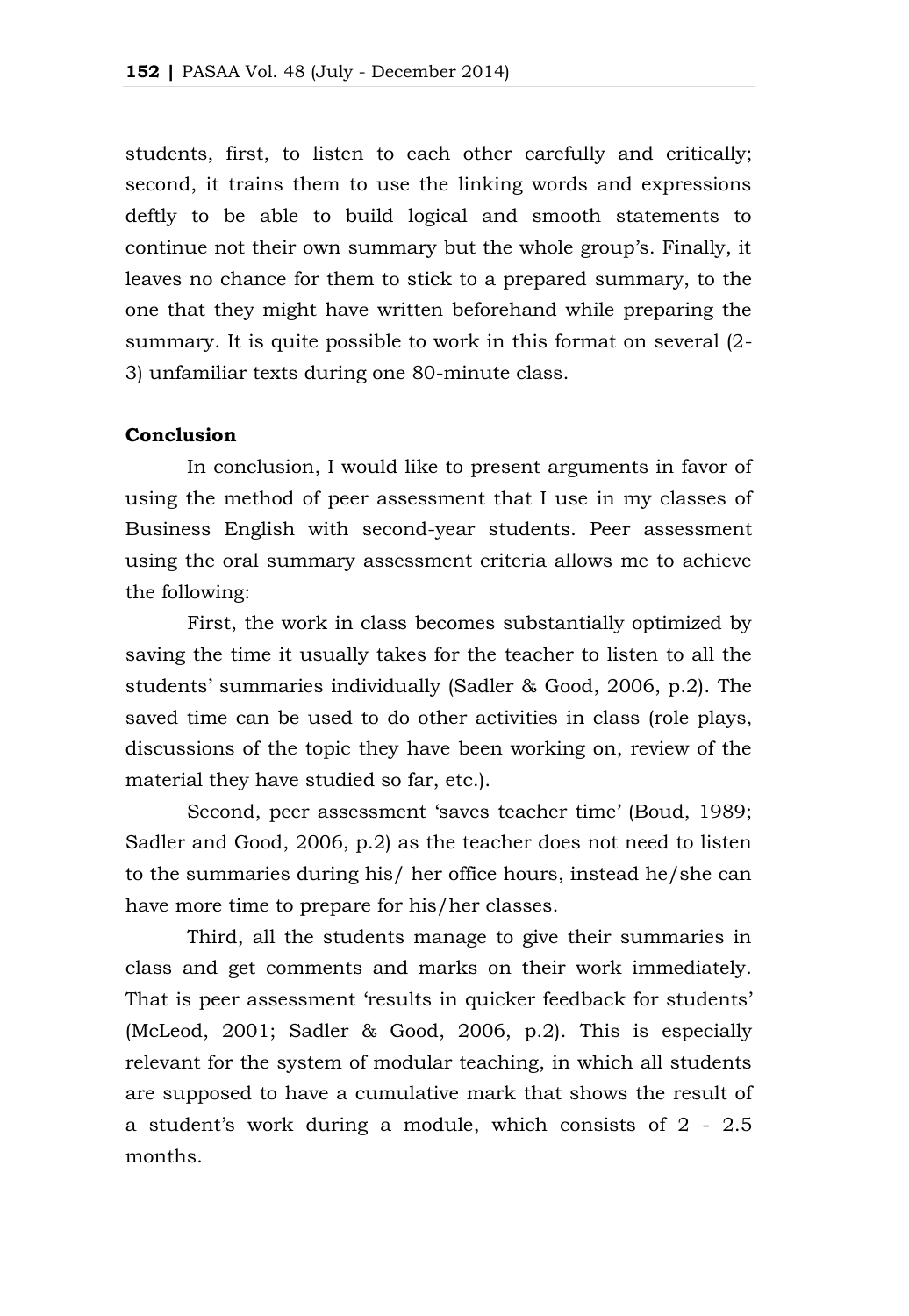Fourth, we should not forget that 'peers can often spend more time and offer more detailed feedback than the teacher can provide' (Weaver & Cotrell, 1986; Sadler & Good, 2006, p.2). This gives an opportunity to get detailed feedback from their partner and lets the peers learn through teaching and improving their summaries, taking into account the mistakes that their partner makes.

Fifth, students do not have any chance to relax in class as the simultaneous work of several groups and the teacher's active monitoring make every student listen carefully to their peers and take active part in discussing the summaries they have heard and assessing them. When only the teacher listens to the summary and grades students' work, the groups are likely to get distracted from the lesson; that is, they might stop benefiting from their time in class.

Finally, students gradually learn to evaluate the work of their peers objectively, each time using the oral summary assessment criteria. At early stages, the teacher's strict control is necessary. The teacher should actively monitor the work of the pairs or groups and sometimes listen selectively to some of the summaries again. Gradually active monitoring should become less active and ideally more discreet. Students are supposed to grade their peer's summary not because their teacher is watching them but because they know what a good summary of a text is, that is they can hear all the strengths and weaknesses of the summaries and grade them using the assessment criteria. This will indicate that 'students have managed to build an inner programme according to which they can perform actions' (Zimnyaya, Kitrosskaya, Michurina, 2005, p.283); that is, external control turns into conscious self-control.

One of the few drawbacks of the described technique is that it works well in small classes only, consisting of a maximum of 12 students. In large classes the fact that it is impossible for the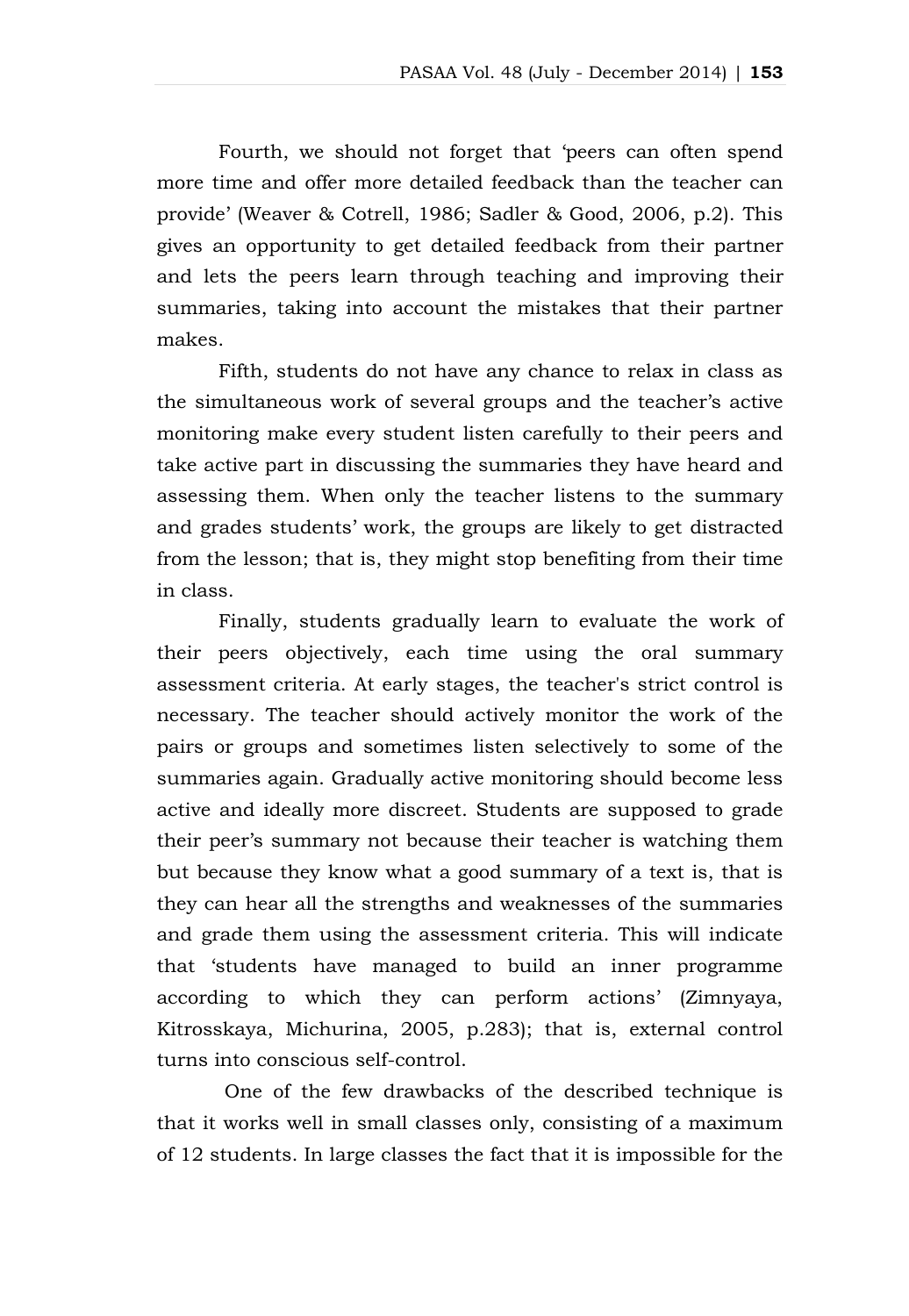teacher to control and monitor simultaneously several groups can seriously hamper the technique. I think this problem might be solved by involving an assistant, who could help the teacher control and monitor the work of the group.

The technique of teaching how to make summaries described in this article gives both the teacher and students a chance to significantly optimize the time spent in class and it allows students not only to listen to others' summaries but to hear all their own weaknesses and strengths; therefore, it lets them learn not only from their own but others' mistakes. During the presentation of their summaries students have an opportunity to learn, practice and improve their skills as 'every training enhances their knowledge and skills' (Biboletova, 2005, p.298). Besides, mutual control and peer assessment encourage students 'to form self-reflection and perform developing, stimulating and corrective functions' (Biboletova, 2005, p.298). Finally, the technique described in this article contributes to the development of a high level of self-control.

# **The Author**

**Olimpiada Ivanova** is an Associate Professor at the Department of Foreign Languages, National Research University Higher School of Economics (HSE), Russia. She studied English at Buryat State University, Russia in 1993-1999 and completed her candidate dissertation (PhD) at Lomonosov Moscow State University, Russia in 2004. She has been teaching English as a foreign language for 15 years. She is the author of a number of articles on ELT issues.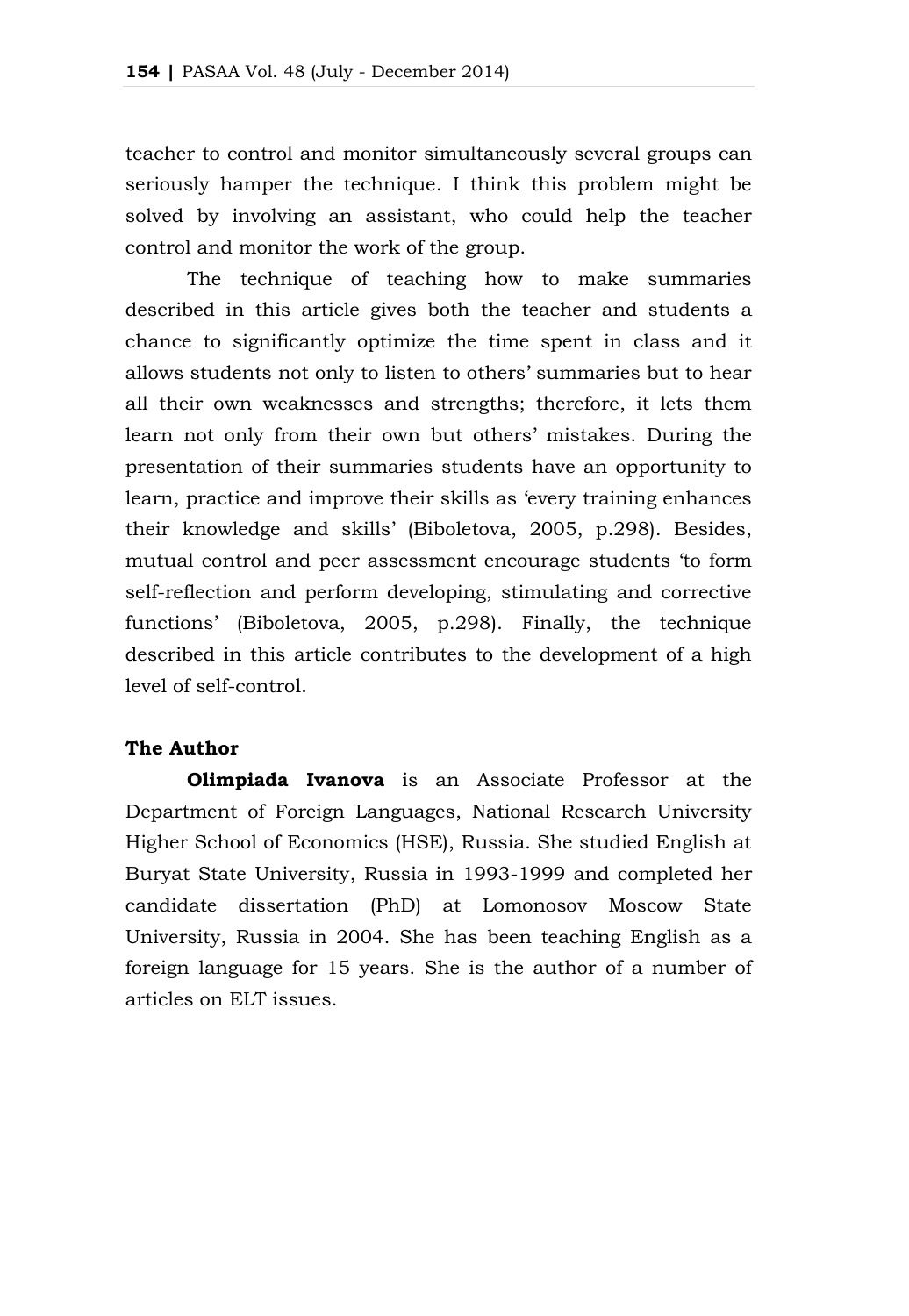# **References**

- Biboletova, M.Z. (1999). "Specific Features of Students' Language Proficiency Control in the Process of Teaching a Foreign Language". *Voprosy kontrolya obuchennosti shkol'nikov inostrannomu yazyku: Reader.* Obninsk: Titul 120p. Rpt. In Bolshakova, A.V., Ivanova, E.F., Serebryakova, N.P., Trofimova, I.D. (Eds), *Reader on Theory and Methodology of Teaching Foreign Languages.* Ulan-Ude: Buryat State University Publishing House, 2005. Vol. 2, 296-299. Print.
- Boud, D. (1989). The role of self-assessment in student grading. *Assessment and Evaluation in Higher Education*, No. 14, 20– 30.
- Li, Lawrence K.Y. (2001). Some Refinements on Peer Assessment of Group Projects. *Evaluation in Higher Education*, Vol. 26, No. 1, 5-18.
- Mackenzie, I. (2010). English for Business Studies. A Course for Business Studies and Economics Students. Cambridge: Cambridge University Press, 3rd Edition.
- McLeod, A. (2001). In lieu of tests. Retrieved August 4, 2005, from National Teaching and Learning Forum's Frequently Asked Questions at www.ntlf.com/html/lib/faq/al-ntlf.htm
- Sadler, P.M., Good, E. (2006). The Impact of Self-and Peer-Grading on Student Learning. *Educational Assessment*, 11(1), Lawrence Erlbaum Associates, Inc., 1-31.
- Scrivener, J. (2005). Learning Teaching: A Guidebook for English Language Teachers. Macmillan Books for Teachers.
- Tarev, B.V., Tareva, E.G., Yakusheva, I.V. (2011). Methodological Recommendations to an English Teacher, National Research University Higher School of Economics, Moscow. http://lang.hse.ru/forlan/methode
- Weaver, R.L., Cotrell, H.V. (1986). Peer Evaluation: a Case Study. *Innovative Higher Education*, No. 11, 25-39.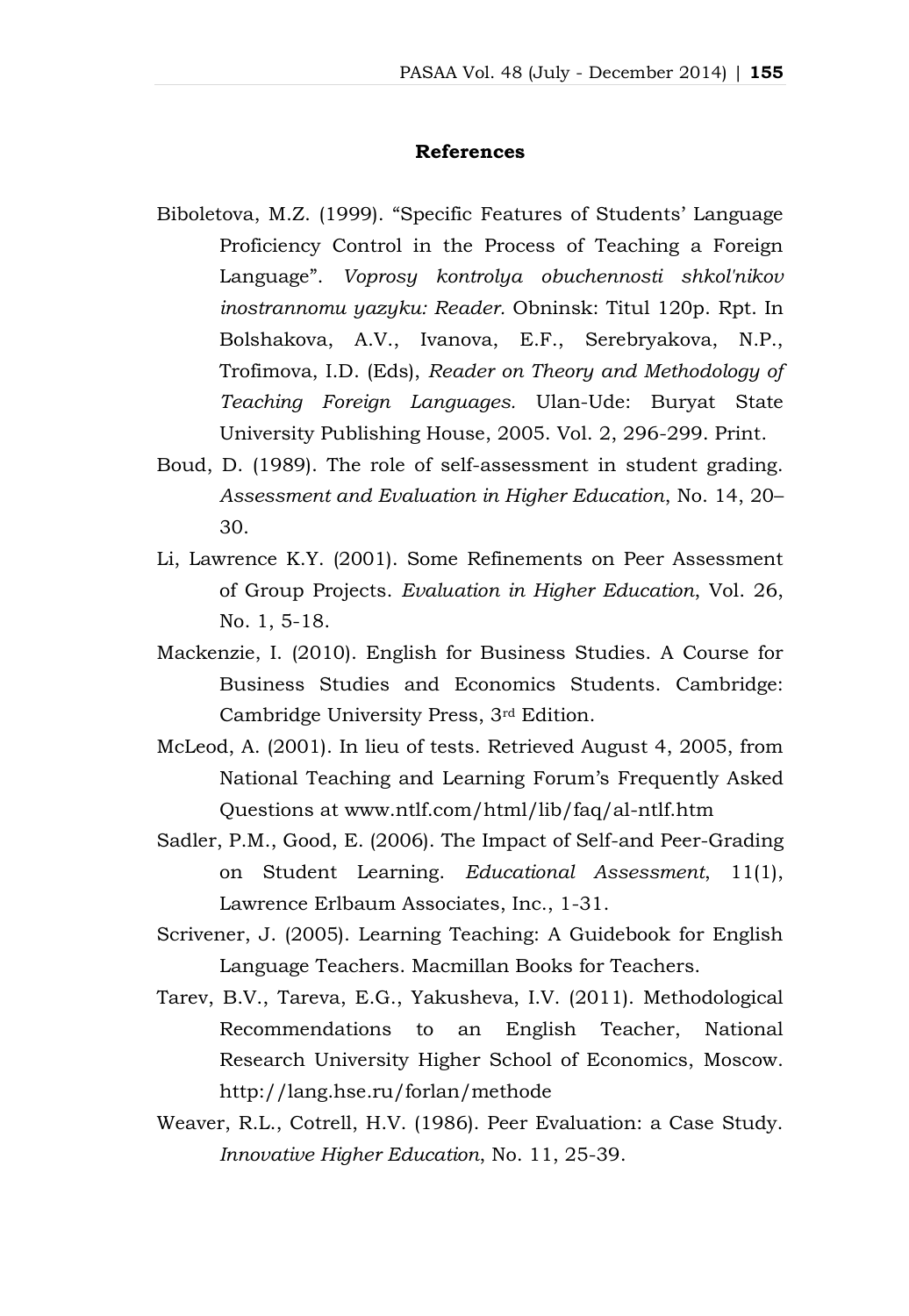Zimnyaya, I.A., Kitrosskaya, I.I., Michurina, K.A. (1970). "Selfcontrol as a Component of Speech Activity and the Stages of its Development". Inostrannye yazyki v shkole. No.2, 52-57. Rpt. in Bolshakova, A.V., Ivanova, E.F., Serebryakova, N.P., Trofimova, I.D. (Eds), *Reader on Theory and Methodology of Teaching Foreign Languages.* Ulan-Ude: Buryat State University Publishing House, 2005. Vol. 2, 282-287. Print.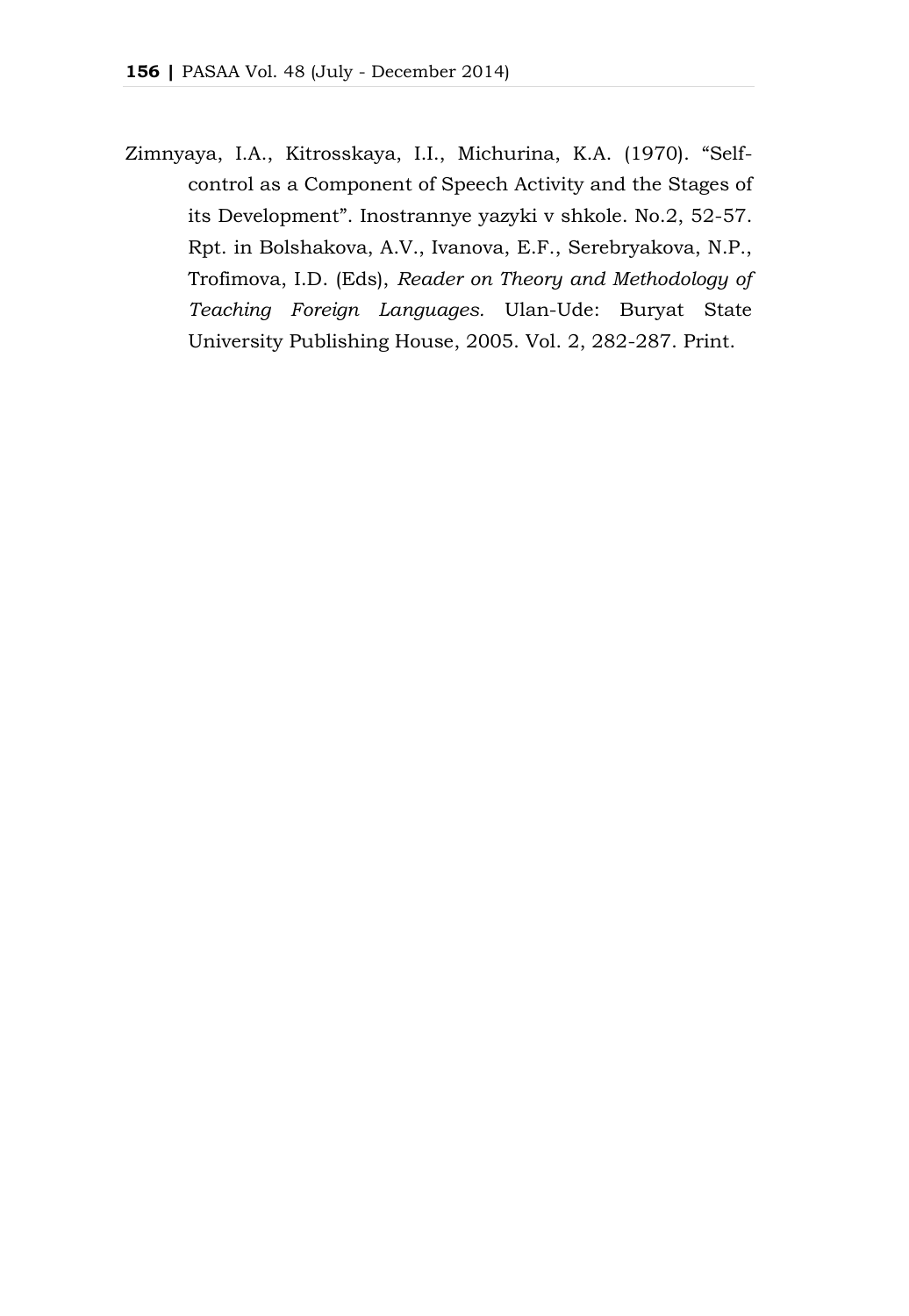|                              | Oral Summary Assessment Criteria |                                        |
|------------------------------|----------------------------------|----------------------------------------|
| Criterion 1                  | <b>Criterion 2</b>               | <b>Criterion 3</b>                     |
| <b>General Oorganization</b> | Content                          | Language                               |
| (maximum 2 points)           | (maximum 4 points)               | (maximum 4 points)                     |
| 2 points:                    | 4 points:                        | 4 points:                              |
| a clear and logical          | summarizes all the               | the summary is                         |
| structure (introduction,     | main points and makes a          | made almost completely                 |
| main part, concluding        | final statement;                 | in the student's own                   |
| sentence);                   | does not add any                 | words using appropriate                |
| clearly says what the        | extra information (e.g.          | active vocabulary (e.g.                |
| title of the text is, who it | the student's opinion or         | terminology from the                   |
| is written by (if there is   | interpretation);                 | subject area);                         |
| information given), where    | avoids giving details,           | is aware of register<br>$\overline{a}$ |
| it is published (if there is | quotations, information          | (formal/avoids informal)               |
| information); what the       | in brackets, repetitions,        | language);                             |
| text is devoted to (the      | figures of speech,               | pronunciation is                       |
| gist);                       | examples, figures and            | intelligible;                          |
| uses a good range of         | statistics;                      | phonological                           |
| cohesive devices (e.g.       | 3 points:                        | features are used                      |
| linking words) and           | identifies the most              | effectively to convey and              |
| organizational patterns      | important points;                | enhance meaning (e.g.                  |
| with complete flexibility;   | adds little                      | intonation)                            |
| 1 point:                     | information which was            | (makes no grammar,                     |
| the structure is             | not mentioned in the text        | vocabulary or                          |
| mainly clear and logical     | (e.g. the student's              | pronunciation                          |
| (lacks either an             | opinion);                        | mistakesl                              |
| introduction or a            | gives few details,               | 3 points:                              |
| concluding sentence);        | examples, figures, etc.;         | the summary is                         |
| clearly says what the        | 2 points:                        | made mostly in the                     |
| title of the text is, who it | identifies only some<br>÷,       | student's own words                    |
| is written by (if there is   | of the important points;         | using appropriate active               |
| information given), where    | adds some                        | vocabulary (e.g.                       |
| it is published (if there is | information which was            | terminology);                          |
| information); what the       | not mentioned in the text        | is aware of register                   |
| text is devoted to (the      | (e.g. the student's              | (formal/avoids informal                |
| gist);                       | opinion);                        | language);                             |
| uses a variety of            | gives a few details,             | pronunciation is                       |
| cohesive devices and         | examples, figures, etc.;         | intelligible;                          |
| organizational patterns      | 1 point:                         | intonation is                          |
| with complete flexibility;   | fails to identify all            | appropriate;                           |
| 0 points:                    | the important points;            | (makes 1 grammar,                      |
| structure is unclear         | adds the information             | vocabulary or                          |
| and illogical;               | which was not                    | pronunciation mistake)                 |
| does not give any            | mentioned in the text;           | 2 points:                              |
| introductory information     | gives a lot of details,          | makes an attempt to                    |
| on the text;                 | examples, figures;               | use his own words;                     |
| does not use any             | 0 points:                        | ÷,<br>shows a good degree              |
| linking words;               | the student does not             | of control of grammatical              |
| is not ready with the        | summarize but merely             | forms and uses                         |
| summary;                     | retells the text;                | appropriate vocabulary                 |
|                              | is not ready with the            | makes more than 2                      |
|                              | summary;                         | stylistic mistakes                     |
|                              |                                  | (informal register);                   |
|                              |                                  | pronunciation is                       |
|                              |                                  | intelligible;                          |

**Appendix Oral Summary Assessment Criteria**